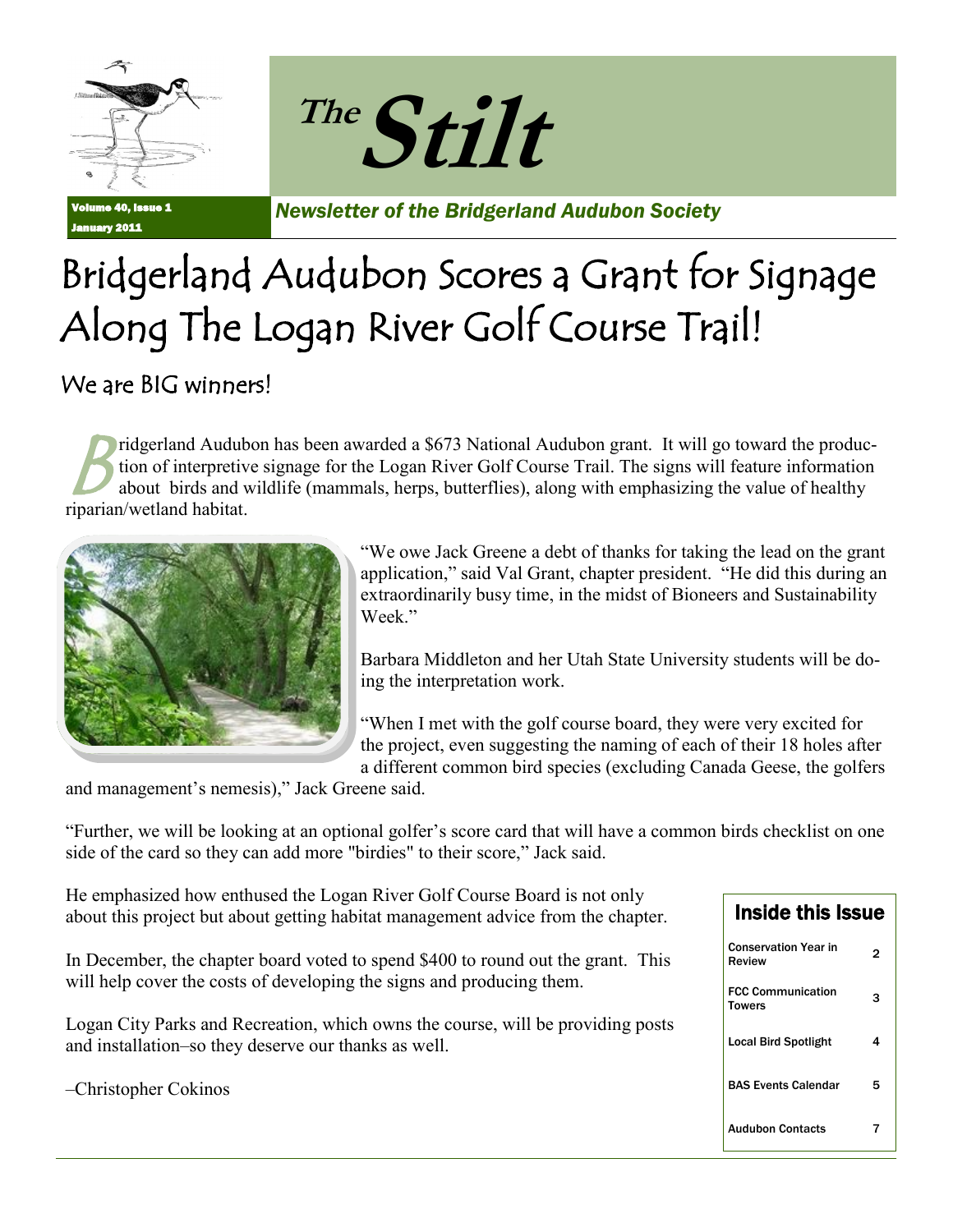# Chapter Conservation Activities: The Year in Review

ridgerland Audubon Society's mission statement reflects our commitment to conservation: "To conserve, enhance, and enjoy<br>the natural environment with special emphasis on birds and their habitats for the benefit and educati the natural environment with special emphasis on birds and their habitats for the benefit and education of humanity and for the biological diversity of the Earth." Our chapter is different from many others in that we own habitat in our Amalga Barrens Wetlands Sanctuary and manage another parcel, the Bear River Bottoms, through a conservation easement with PacifiCorp. We have a statewide reputation for thoughtful and effective conservation action. These actions vary from "boots on the ground" habitat improvement in Cache Valley to financial and letter-writing support for issues such as protection of the Great Salt Lake. It's been a full year. Here's a review of issues and accomplishments from 2010:

Bear River Bottoms: Since the signing of the conservation easement on 500 acres of Bear River bottomlands, this has been by far our biggest effort in terms of time and financial commitment. We have secured funding from federal grants and donations from BAS members, and dozens of volunteers have given thousands of hours of effort. In the 20 months since we obtained the easement, we have accomplished more than 70 acres of weed and tamarisk removal, installed more than a mile of fencing to control cattle, removed trash and conducted both vegetation and bird surveys. The Utah Department of Transportation and environmental consulting firm Bio/West are planning new wetland areas in the Bear River Bottoms in the coming months to offset losses associated with future construction on 10th West in Logan.

Cutler Marsh: In addition to the designation of this area as an Important Bird Area of Global Significance for the White-faced Ibis, two Audubon members serve on an advisory board working to improve water quality in this waterway. We are concerned about motorized boating's negative effect on birds, macroinvertebrates and vegetation. We are also concerned about low concentrations of dissolved oxygen, resulting from the discharge of effluent containing high phosphorous concentrations from Logan's sewage lagoons and other industrial facilities. High phosphorous concentrations lead to excessive algae growth that results in low-oxygen conditions, which harms other vegetation and fish and, therefore, has a negative cascade effect up the food chain. We have expressed these concerns to the Division of Water Quality and the State Wildlife Board.

Riverside Trail: Led by BAS members Debi and Ted Evans and with approval of the Forest Service, volunteers spent many hours removing invasive weeks from this beautiful and heavily used trail up Logan Canyon. The houndstongue and burdock fear us!

UDOT: Our chapter has asked to be included in planning for a preliminary proposed expansion of passing lanes for Highway 89 in the upper part of Logan Canyon. We will advocate for minimal habitat loss and preservation of viewscapes through this process. We have joined Dan Miller and the Bear River Watershed Council in this effort.

The Great Salt Lake: We have written or joined letters supporting protection efforts by the Friends of the Great Salt Lake and the Coalition to Keep the Lake Great. Issues include: proposed expansion of the Great Salt Lake Minerals' evaporation ponds that could endanger White Pelican breeding grounds and affect other wildlife; revision of the comprehensive management plan to ensure that conservation values are protected and the public trust secured; and expansion of a sewage plant that could dump pollutants into Willard Bay. We have also provided financial support to a study of the economic value of non-consumptive uses of the GSL such as birding.

Amalga Barrens Sanctuary: We have continued to experiment with native grasses and forbs to restore this rare (for Cache Valley) salt playa habitat to a more natural condition.

Bear River Conservation Action Plan: This project is a long-term effort spearheaded by The Nature Conservancy and federal and state and local agencies to improve the ecosystem health of the river in Wyoming Idaho and Utah. We offer advice and comments related to habitat improvement in the lower Bear through Cache Valley and into the GSL.

Utah Audubon Council: The chapter continues to support the council by providing funds for Audubon's policy advocate, Steve Erickson, in Salt Lake City. Steve did a great job last legislative session.

Please contact any one of us if you wish to find out more or get involved in these activities.

BAS Conservation Committee: Dick Mueller, chair and BAS Trustee Frank Howe, BAS trustee Jim Cane, Barrens Sanctuary manager Bryan Dixon, Bear River Bottoms manger

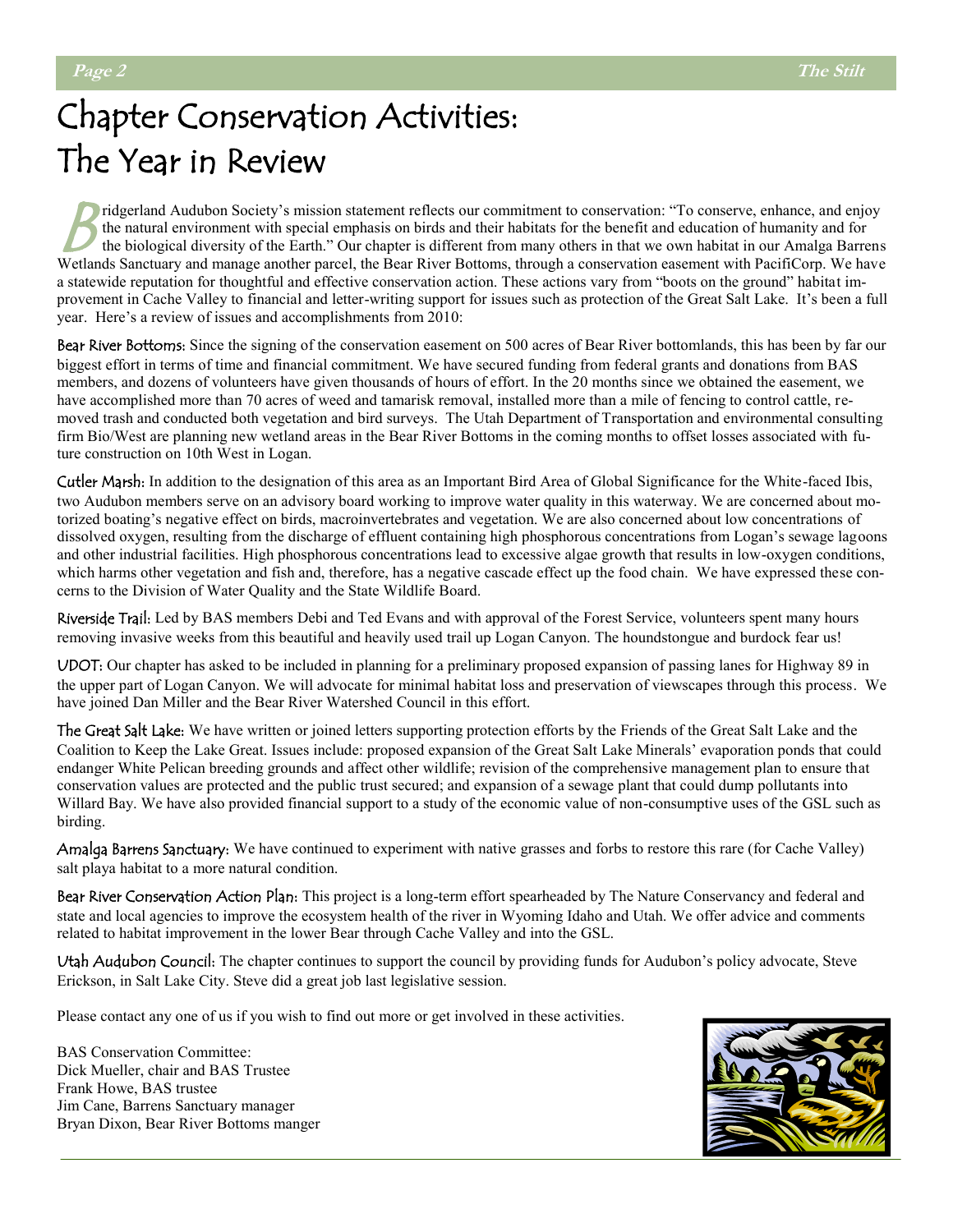# FCC Taking Comments on How to Lessen Bird Deaths at Communication Towers

C ommunications towers, which are generally registered at the Federal Communications Commission, with no environmental review, kill migratory and other bird species. To stop the senseless killing of birds, members of the public must tell the FCC that they care about birds, especially birds flying in their local area, and want an evaluation of the full scope of impacts and alternatives to the current Antenna Structure Registration ("ASR") Program.

The FCC recently announced plans to prepare a programmatic environmental assessment (EA) to address the issue of bird collisions with towers. This decision results from successful litigation brought by conservation groups following years of delay by the FCC to address the problem. However, it is a real disappointment because an EA may not fully analyze the problem or provide adequate alternatives for the public to consider. Given the well-documented mortality to birds, the FCC should be doing the more thorough programmatic environmental impact statement (EIS).

Requested Action: We ask all bird conservation groups and concerned citizens to weigh in and make the case to the FCC that it should conduct an EIS rather than an EA.

Talking Points:

A Programmatic Environmental Impact Statement ("PEIS") is required. While the FCC has announced the beginning of a process - - a Programmatic Environmental Assessment ("PEA"), it should quickly decide to undertake a comprehensive PEIS, scoped to consider all impacts (individual, cumulative, direct, and indirect) and alternatives. Numerous government studies of bird kills at towers and other materials on file at the FCC for more than a decade document significant environment impacts from towers that must be studied in a PEIS.

An evaluation of the full scope of impacts must include at a minimum:

\* A nationwide assessment of bird kills at communications towers. The U.S. Fish and Wildlife Service estimates that at least 4-5 million birds are killed at communications towers every year. Impacts are affecting population levels for some species according to a recent study of the data.

\* Data on tower location, lighting, height and guy wires, which are key factors causing bird kills. Data on migratory flyways should be included.

\* Assessment of the full range of significant impacts, such as: whether tower placement violates federal law, including the Endangered Species Act; uncertain and unique risks; cumulatively significant impacts (direct and indirect), particularly in light of the ongoing broadband buildout and other threats to bird migration such as climate change. An evaluation of alternatives must include at a minimum:

\* Alternative regulatory approaches to minimize bird impacts, such as a presumption for collocation of antennas on existing towers, justification for towers over 350 feet and guy wires, and a prohibition on towers in flyways of endangered and threatened birds.

\* FCC personnel to identify and evaluate environmental effects of towers rather than letting tower registration applicants do it.

\* Input from state and other federal agencies, such as the U.S. Fish and Wildlife Service (including its guidance on tower siting and operation) and the Federal Aviation Administration (regarding changes for aircraft warning lights).

\* Instead of wholesale, categorical exclusion of towers from NEPA review, require documentation of minimal impacts that generally can be excluded from environmental review because they individually and cumulatively have only insignificant impacts. Include a list of extraordinary circumstances requiring review of otherwise excluded projects.

The Commission seeks written comments to assist it in preparing the PEA. Interested parties may file comments on or before January 14, 2011. Comments may be filed electronically using the Internet by accessing the Commission's Electronic Comment Filing System: http://www.fcc.gov/cgb/ecfs/ through a link on the PEA website: http://www.fcc.gov/pea

–Courtesy of the American Bird Conservancy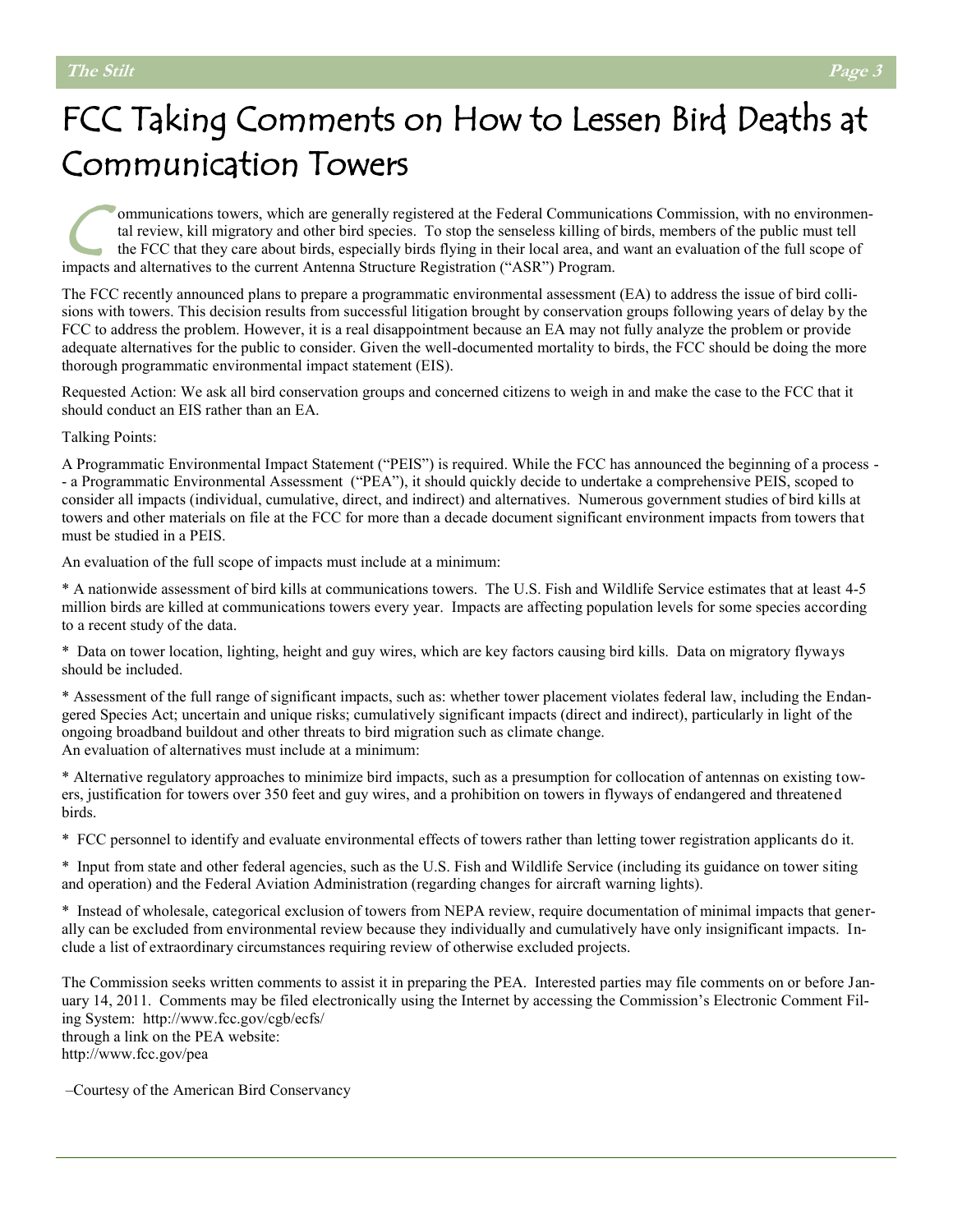# Local Bird Spotlight

#### Hollywood Finches

W e put our feeders out about a week before the first Arctic blast of the season ended our beautiful, lingering fall and switched us into instant, fullblown winter. A few chickadees were the first to drop in for a bite, but it wasn't long (maybe an hour) before the usual hoard of House Finches showed up and descended upon the scene. They're baaaack. At first there were about 20, then 40 and by the end of the first day there must have been 60 or 70 of the little buggers flitting, calling, chasing and loafing in the trees around the feeders, devouring black oil sunflower seed at an astonishing rate. As the finches gathered and began roosting in nearby trees, their activities attracted a lot of other bird species to our backyard and by the end of the day we had doves, blackbirds, siskins, juncos and goldfinches joining in the feast. By the second day we had a Sharp -shinned Hawk working the flocks, creating even more excitement. Our feeders quickly became a smorgasbord with sunflower seed and House Finch as the main courses.

If there is any species that could be considered a fixture at feeders it is the House Finch. They are right up there with starlings, rock doves and house sparrows in their ability to coexist with humans and are one of the most common birds in and around urban and suburban areas of North America. Originally they were only found in the western U.S. but in 1940s, they were released on the East coast after being illegally marketed as caged birds called "Hollywood finches." Within 50 years they had spread and become common throughout the eastern U.S. They are now present in most states in the U.S., southern Canada, Mexico and also occur in all the islands of Hawaii, where they were introduced in the late 1800's. In many places (including my back yard) they are very abundant with some total population estimates in North America as high as 1.4 billion birds!

In 1994, a respiratory virus commonly called House Finch eye disease began to spread through the eastern U.S. significantly reducing the eastern population. The disease is so named based on the swollen, watery, red



appearance of one or both eyes in affected individuals. It can kill birds directly or predispose them to other mortality factors. In 2004 the disease had spread and reached epidemic proportions in the Northwest. It is likely that the disease has spread throughout most of the species range now and may also affect other species like goldfinches. The disease is contagious and can easily be spread at feeders. This is a good reason to keep your feeders clean and disinfected using a 10% chlorine bleach solution. Make sure to rinse your feeders after using chlorine disinfectants.

Adult male House Finches usually have red around their head, breast and rump, while the females are an indistinct brown and tan with blurry stripes on their breasts. Some males appear more orange or yellow in color due to differences in diet. Apparently red pigment cannot be directly produced by birds and must be obtained in food. It is thought that the redder the plumage of the male the higher chances it has for successful mating.

A fun, kind of "Where's Waldo?" winter feeder watching activity is to hone your bird I.D. skills by looking for other species of birds among a large flock of House Finches. One species seen mixed in with House Finch at feeders are Cassin's Finch. The male Cassin's Finch has an all red head that sometimes shows a small crest while the male House Finch has a brown patch of feathers on its head that reminds me of a small, brown cap. The Cassin's has fewer and finer streaks on its breast and flank and has a longer, narrower bill than the House Finch. The tail notch is noticeably deeper on the Cassin's Finch. Female House and Cassin's Finches are very similar, but can be told apart by differences in bill shape, facial markings and breast streaking. The Pine Siskin, a common feeder bird in Cache Valley, also resembles a female House Finch but is smaller in size, has a much smaller beak and has indistinct yellow markings on its wings. With a little patience and practice it gets easier to tell the species apart.

Because of their propensity to live among people and utilize feeders the House Finch is a popular bird in urban areas. They will readily nest on and around buildings, often taking advantage of arbors, vents, ledges, hanging planters and other objects in addition to an assortment of trees, shrubs and other natural substrates. Interestingly, the House Finch feeds its nestlings a diet of exclusively plant matter, different from many other plant-eating birds that supplement the diet of their chicks with animal protein.

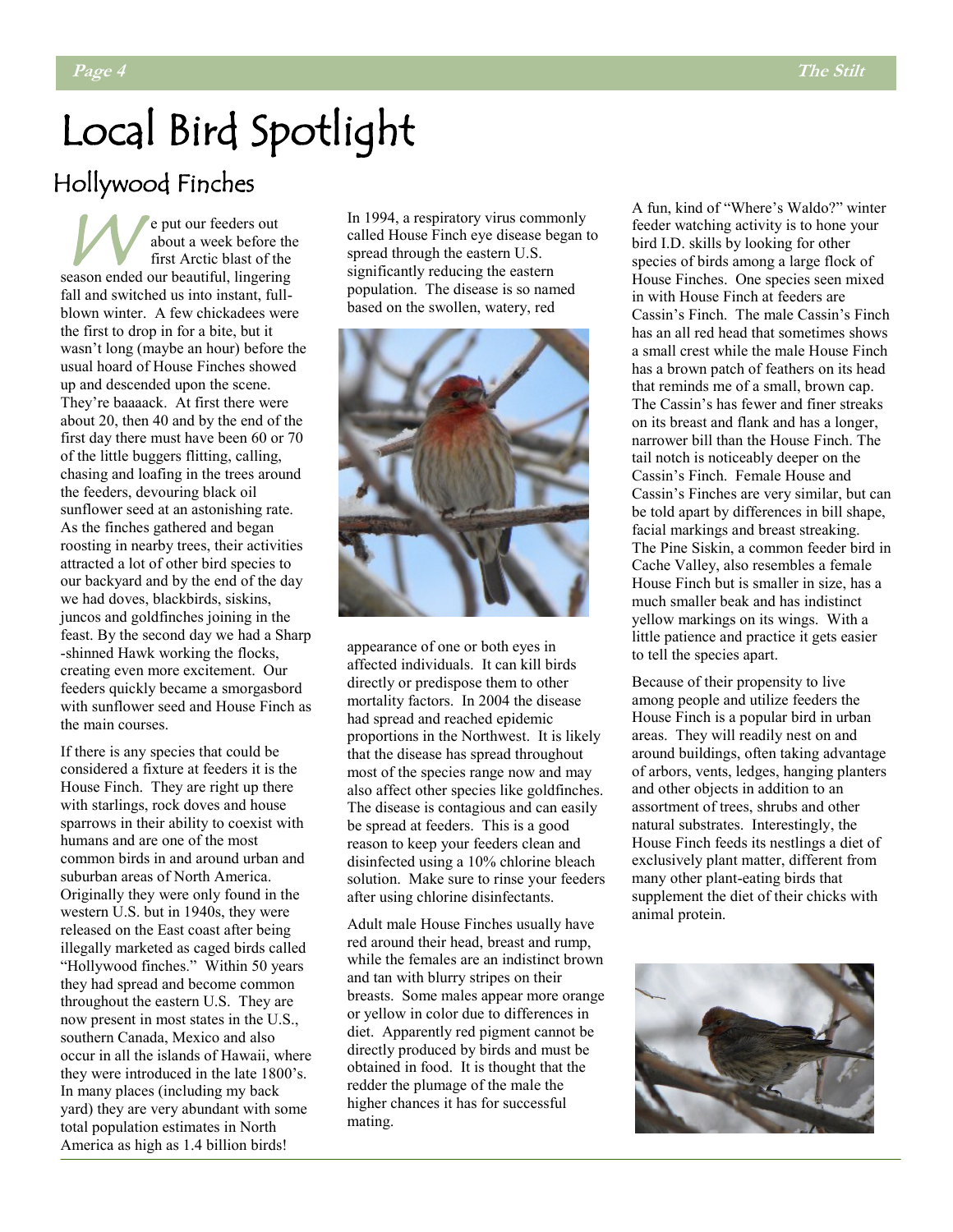House Finches are a very social and gregarious species, with some even remaining in flocks throughout the breeding season. They are year-round residents within their range and appear to move only short distances, often from feeder to feeder within a small territory. House Finches are great to have around if you have children because they are so active and abundant and the males sing yearround, adding notes of joy to the cold winter days.

In the end, if you feed birds you will probably feed your share of House Finches. We like to have them around–but the "Hollywood" label...I'm still trying to figure that one out. They are from the West. They do like to socialize and enjoy the easy life around the feeder. They can be entertaining. They do like living in the nicer digs provided by people. But they seem to lack the glitz and glamour of other birds that strike me more of Hollywood types. They seem more like a working-man type of bird to me, but somehow I don't think that "blue collar finches" or "common man finches" would have had quite the same appeal in the bird market.

–Bill Masslich

Just in case chapter members are interested, here is a link to a new report about the impacts of feral cats on birds: http://www.abcbirds.org/newsandreports/ releases/101208.html

‒Ryan P. O'Donnell

# Audubon Calendar

### January 2011

1 Two-hundred Club. Is it possible to see 200 species of birds in Cache County in the calendar year? It is not only possible, but several local birders do it every year. This trip will be led by local birding expert Reinhard Jockel, who is not only good with visual birding, but also a gifted birding-by-ear expert. Anyone is welcome to attend the field trip, especially those who want to set a New Year resolution to get out of the house and see 200 of the great, natural beauties in Cache Valley. Meet at 9 a.m. at the parking lot between Caffe Ibis and the Logan Fire Station (50 East, 150 North). Bring something to munch on, because the trip will run into the early afternoon. Those ambitious souls will undoubtedly want to continue, perhaps into the evening. Be prepared for whatever weather conditions are forecast for that day.

 $\mathcal{S}^{\scriptscriptstyle{\mathrm{I}}}$ Bryan Dixon will be leading a snowshoe trip in conjunction with the Stokes Nature Center. There may be a snowshoe rental attached to this, but there may also be treats! Check the website or contact SNC for details.

 $22^{\frac{1}{2}}$ Logan's Arctic Tundra. This time of year, Cache County can feel like arctic tundra. While we pile on extra layers and crank up the heat, many birds that breed on the arctic tundra are spending the winter feeling quite cozy in the snow and ice that covers our valley floor. This trip, led by Ryan O'Donnell, will focus on finding these winter visitors from the arctic, possibly including Cackling Geese, Lapland Longspurs, Snow Buntings, Merlins, Rough-legged Hawks, and Glaucous Gulls, depending on conditions. Meet at 9 a.m. in the parking lot between Caffe Ibis and the Logan Fire Station (50 East, 150 North). Come prepared to stand outside or take short walks, and bring a spotting scope if you have one. All skill levels are welcome. We will be back by about noon.



10 Hold the date for our Winter Quarter Program. We'll have a "far out expedition to discover Utah's original residents" with Vaughn Haydenfelt, owner and operator of Far Out Expeditions. Check out his website at www.faroutexpeditions.com. More details forthcoming on time and place!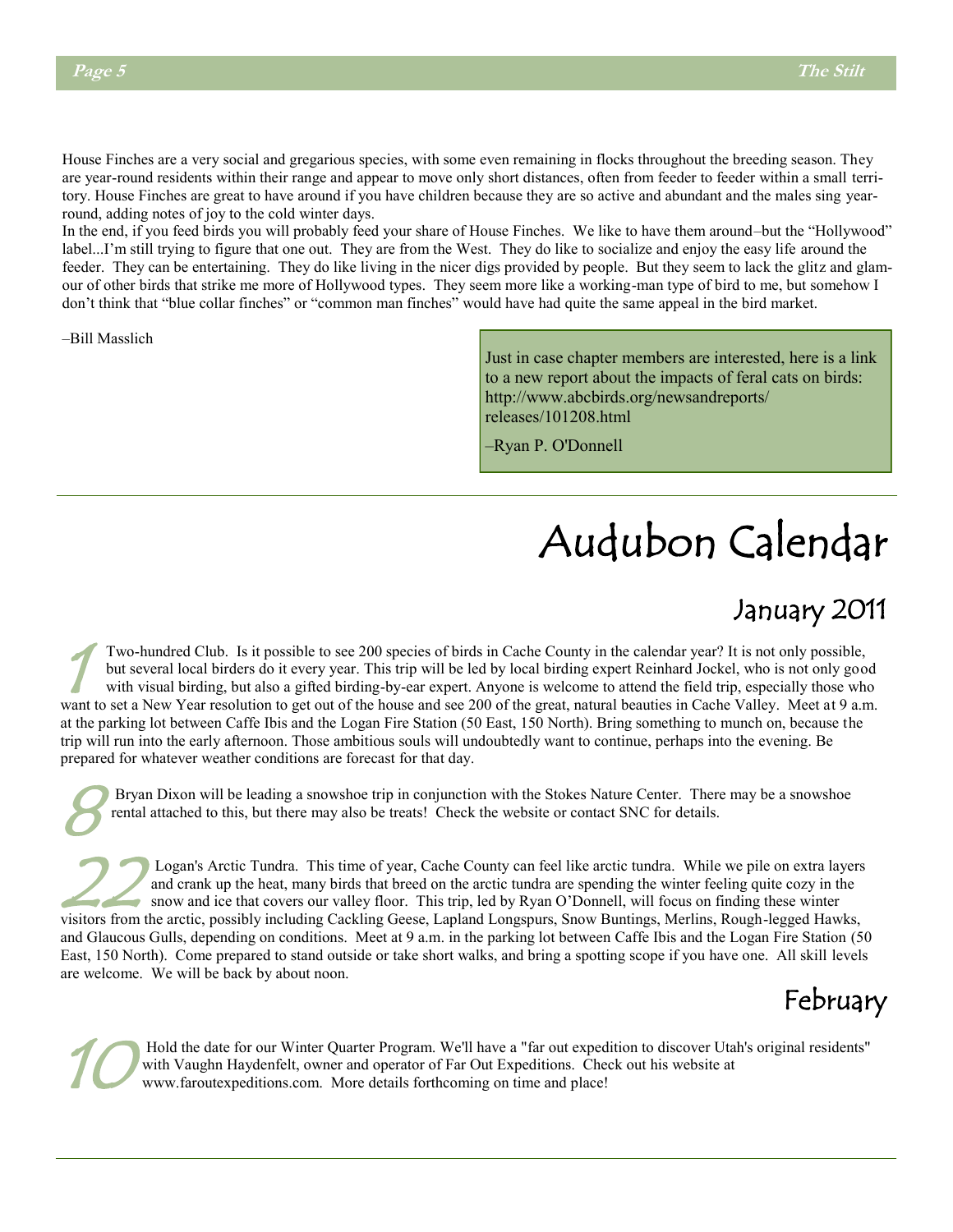# Around the Valley

T he Logan City Renewable Energy and Conservation Advisory Board meets on the first Wednesday of each month at 7:30 a.m. in the Environmental Department Classroom at 450 N 1000 W in Logan. The January 5th agenda will include a lecture from Danny Macfarlane of Civil Solutions Group in Providence. His presentation will address a micro-hydro turbine project installed in Smithfield. Is microhydro a good sustainable energy solution? Come find out. The public is welcome at all meetings. For more information, contact: Emily Malik, Conservation Coordinator, City of Logan, Environmental Department at 716-9792 or

#### Don't Forget! The Birds in Your Yard Need This!

ocal black oil sunflower seed in a 50-pound bag for \$25-and personally delivered with a smile.<br>Call Allen Christensen 258-5018. The quality is really high again this year. The birdseed sale on<br>Nov 20, 2010, went very well, ocal black oil sunflower seed in a 50-pound bag for \$25–and personally delivered with a smile. Call Allen Christensen 258-5018. The quality is really high again this year. The birdseed sale on and to all those who purchased seed.

‒Allen Christensen

#### HawkWatch International Presents World-Renowned Ornithologist Dr. Ian Newton

 $\int_{c}^{0}$ oin us Saturday, January 8th at 7:00 p.m. for an evening with world famous ornithologist, Dr. Ian Newton! Like many of us, Ian developed a love of birds as a child. His childhood passion grew into a distinguished professional career. Throughout his career, he has been instrumental in indicating threats facing raptors and habitats, including work that illuminated the impact of DDT on raptor populations. He is the author of nearly 300 scientific papers and many books including The Sparrowhawk (1986) and The Migration Ecology of Birds (2008). Dr. Newton is the recipient of many distinguished awards, including the Order of the British Empire (1999), Fellow of the Royal Society (1994), the Union Medal of the British Ornithologists' Union, and the Elliot Coues Award of the American Ornithologists' Union.

The evening's discussion will focus on soaring raptor migration and the constraints these birds face during their seasonal flights. How do feeding habits affect migration choices? What happens when so many birds redistribute themselves throughout the world during migration? Come get a peek into the secrets of raptor migration. This lecture is free and open to the public! Space is limited, so arrive early. The Foster/Carleson Lot has the most convenient parking.

Gore Auditorium Westminster College 1840 South 1300 East Salt Lake City, Utah

‒courtesy Nikki Price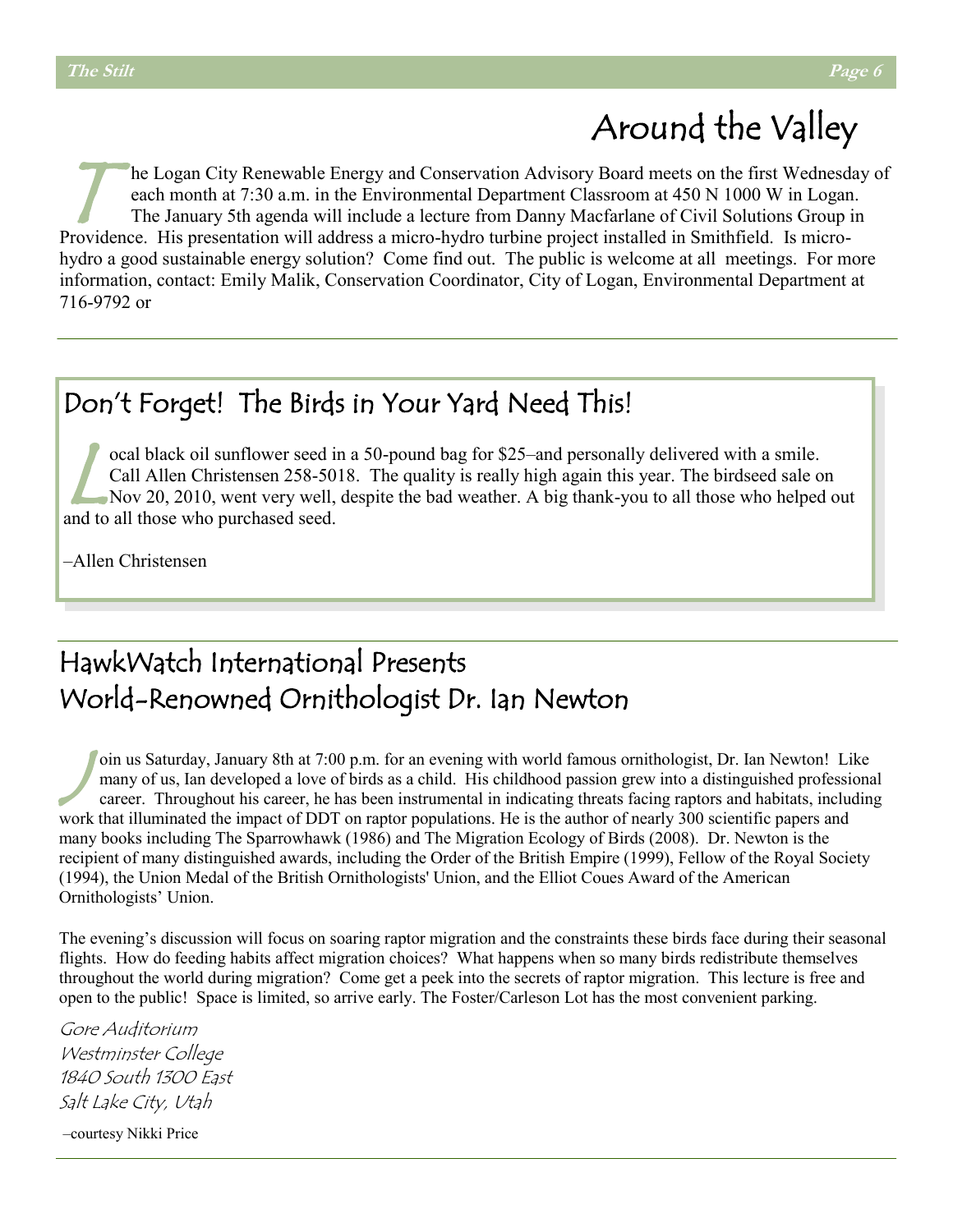ψ

 $\frac{1}{2}$ 

Υķ

人人不

ひょうかい かい

# Thanks To All Our 2010 BAS Members and Supporters!

# dgerland contacts

#### **Trustees**

- 2008-2011 Jim Cane, 713-4668; William Masslich, 753-1759; Richard Mueller, 752-5637
- 2009-2012 Ron Goede, 752-9650; Frank Howe, 787-1859 Robert Schmidt, 755-9262; Bret Selman, 257-5260
- 2010-2013 Chris Cokinos, 245-7769; Jack Greene, 563-6816; Reinhard Jockel; Ryan O'Donnell, 232-8146

#### Bridgerland Audubon Contacts

| President         | Val Grant, 752-7572, biores@mtwest.net                     |
|-------------------|------------------------------------------------------------|
| Vice Pres.        | Open:                                                      |
| Secretary         | Open:                                                      |
| <b>Treasurer</b>  | Jennifer Hoffmann, 713-4935, jennifer.hoffmann@comcast.net |
|                   | Asst. Treasurer Susan Drown                                |
| Outings           | Reinhard Jockel, birderjockel@gmail.com                    |
| Conservation      | Richard Mueller, 752-5637, rmueller@biology.usu.edu        |
| Education         | Jack Greene, 563-6816, jackisgreene@yahoo.com              |
| <b>Newsletter</b> | Chris Cokinos, 245-7769, chris.cokinos@usu.edu             |
| Circulation       | Susan Durham, 752-5637, sdurham@cc.usu.edu                 |
| Sanctuary         | Jim Cane, 713-4668, jimcane@cc.usu.edu                     |
| Hotline           | Nancy Williams, 752-4780, nanwill@cc.usu.edu               |
| Webmaster         | Ryan O'Donnell, 232-8146, ryan@biology.usu.edu             |
| Webhost           | www.xmission.com                                           |

Membership in the Bridgerland Audubon Society includes a subscription to *The Stilt*, as well as *Audubon* magazine. The editor of *The Stilt* invites submissions, due on the 10<sup>th</sup> of each month. Send to chris.cokinos@usu.edu.

#### National Audubon Society Chapter Membership Application

Yes, I'd like to contribute to Audubon and receive the Bridgerland Audubon newsletter, *The Stilt,* and the *National AUDUBON magazine*, as a:

> New member of the National Audubon Society and Bridgerland Audubon.

My check for \$20 is enclosed (this is a special first-year rate).

Name\_

لوالا فرائح لوالي والألا فرائح الوالي والألا فرائح الوالي والألا في والألواب

Address

City\_\_\_\_\_\_\_\_\_\_\_\_\_\_\_\_\_\_\_ State\_\_\_\_ ZIP\_\_\_\_\_\_\_\_\_\_\_\_\_\_



Please send all checks payable to National Audubon Society with this card to: National Audubon Society PO Box 422250 Palm Coast, FL 32142-2250 Membership Source Code: C0ZW520Z



National Audubon occasionally makes its membership list available to selected organizations. To have your name omitted from this, please check this box.

Note to new National Audubon members: To get on *The Stilt* newsletter mailing list without the usual 8-week delay, contact Susan Durham, 752-5637, sdurham@cc.usu.edu.

Prefer the local newsletter only? Send \$20 (make checks payable to Bridgerland Audubon Society) and this form to: Bridgerland Audubon Society, PO Box 3501, Logan, UT 84323-3501 for a subscription to *The Stilt.*

小

六

朩 六 小 木

小 六

六

六 朩 六